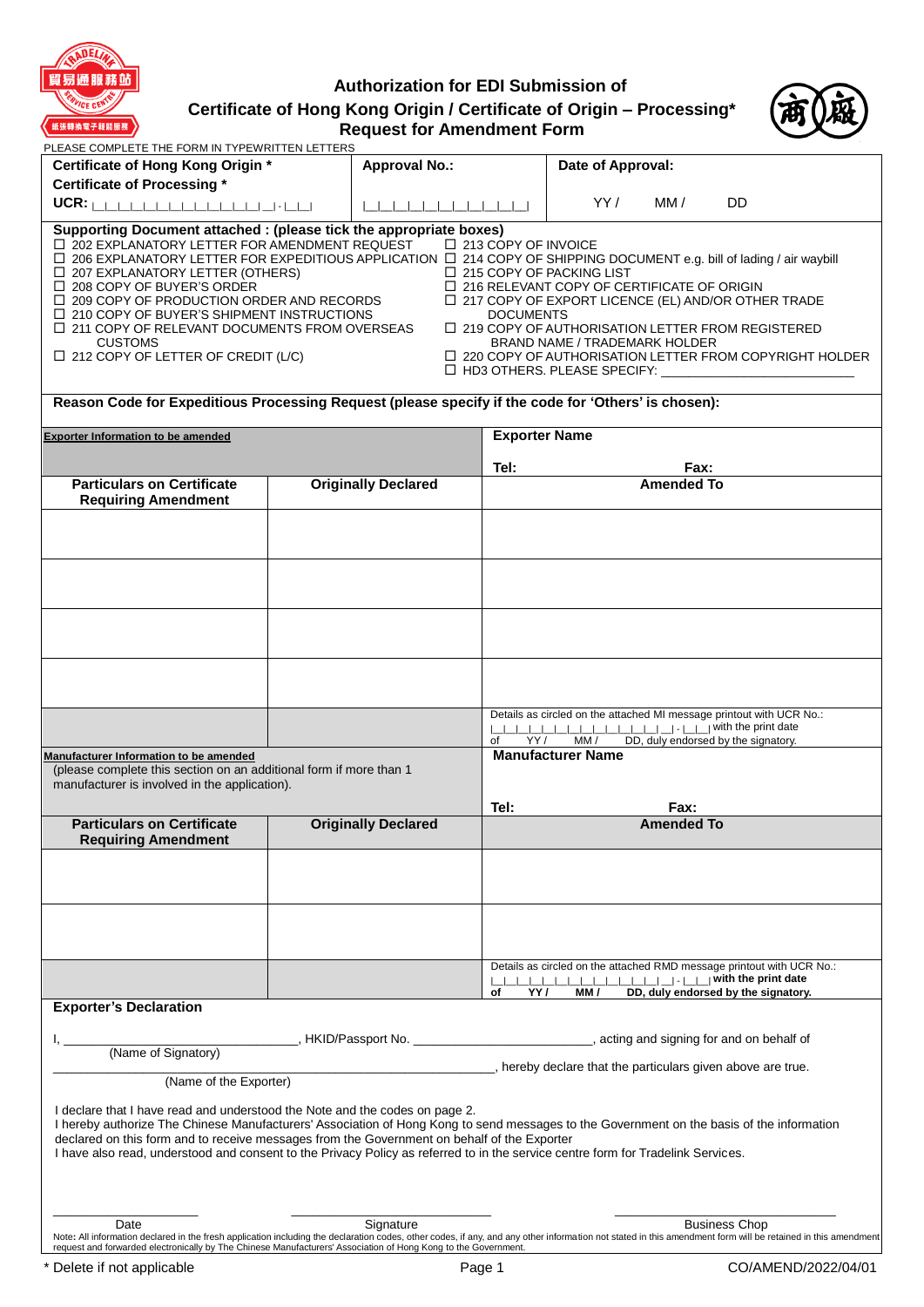| Manufacturer's Declaration (Please do not complete this section if only exporter's information is amended)                                                                                                                                                                                                                                                                                                                                                                      |           |                                                                                                                                                                                                                                                                                                                                                                                                                                              |  |  |  |
|---------------------------------------------------------------------------------------------------------------------------------------------------------------------------------------------------------------------------------------------------------------------------------------------------------------------------------------------------------------------------------------------------------------------------------------------------------------------------------|-----------|----------------------------------------------------------------------------------------------------------------------------------------------------------------------------------------------------------------------------------------------------------------------------------------------------------------------------------------------------------------------------------------------------------------------------------------------|--|--|--|
|                                                                                                                                                                                                                                                                                                                                                                                                                                                                                 |           |                                                                                                                                                                                                                                                                                                                                                                                                                                              |  |  |  |
| (Name of Signatory)                                                                                                                                                                                                                                                                                                                                                                                                                                                             |           |                                                                                                                                                                                                                                                                                                                                                                                                                                              |  |  |  |
|                                                                                                                                                                                                                                                                                                                                                                                                                                                                                 |           | , hereby declare that the particulars given overleaf are true.                                                                                                                                                                                                                                                                                                                                                                               |  |  |  |
| (Name of the Manufacturer)<br>I declare that I have read and understood the Note and the codes on page 2.<br>the basis of the information declared on this form and to receive messages from the Government on behalf of the Manufacturer.<br>I have also read, understood and consent to the Privacy Policy as referred to in the service centre form for Tradelink Services.                                                                                                  |           | I hereby authorize The Chinese Manufacturers' Association of Hong Kong to send (and to transform, where necessary) messages to the Government on                                                                                                                                                                                                                                                                                             |  |  |  |
| Date<br>request and forwarded electronically by The Chinese Manufacturers' Association of Hong Kong to the Government.<br>provided to the Trade and Industry Department else applications submitted will be deferred/rejected.                                                                                                                                                                                                                                                  | Signature | <b>Business Chop</b><br>Note: All information declared in the fresh application including the declaration codes, other codes, if any, and any other information not stated in this amendment form will be retained in this amendment<br>Remarks: Manufacturers and subcontractors have to ensure that the persons acting and signing for and on behalf of the manufacturers/subcontractors should be identical to the authorized signatories |  |  |  |
| <b>Subcontractor's Declaration</b> (Please do not complete this section if only exporter's information is amended)                                                                                                                                                                                                                                                                                                                                                              |           |                                                                                                                                                                                                                                                                                                                                                                                                                                              |  |  |  |
|                                                                                                                                                                                                                                                                                                                                                                                                                                                                                 |           | __, HKID/Passport No. ______________________________, acting and signing for and on behalf of                                                                                                                                                                                                                                                                                                                                                |  |  |  |
| (Name of Signatory)                                                                                                                                                                                                                                                                                                                                                                                                                                                             |           | , hereby declare that the particulars given overleaf are true.                                                                                                                                                                                                                                                                                                                                                                               |  |  |  |
| (Name of the Subcontractor)                                                                                                                                                                                                                                                                                                                                                                                                                                                     |           |                                                                                                                                                                                                                                                                                                                                                                                                                                              |  |  |  |
| I declare that I have read and understood the Note and the codes on page 2.<br>I hereby authorize The Chinese Manufacturers' Association of Hong Kong to transform and send messages to the Government on the basis of the<br>information declared on this form and to receive messages from the Government on behalf of the Subcontractor.<br>I have also read, understood and consent to the Privacy Policy as referred to in the service centre form for Tradelink Services. |           |                                                                                                                                                                                                                                                                                                                                                                                                                                              |  |  |  |
| Date<br>request and forwarded electronically by The Chinese Manufacturers' Association of Hong Kong to the Government.<br>provided to the Trade and Industry Department else applications submitted will be deferred/rejected.                                                                                                                                                                                                                                                  | Signature | <b>Business Chop</b><br>Note: All information declared in the fresh application including the declaration codes, other codes, if any, and any other information not stated in this amendment form will be retained in this amendment<br>Remarks: Manufacturers and subcontractors have to ensure that the persons acting and signing for and on behalf of the manufacturers/subcontractors should be identical to the authorized signatories |  |  |  |

# **Expeditious Processing Request Reason Codes**

| Code            | Description                                                                 |
|-----------------|-----------------------------------------------------------------------------|
| 101             | To meet unexpected change of tight shipment schedule                        |
| 102             | To meet urgent request of the overseas buyer for advanced delivery of goods |
| 103             | To send samples urgently required by overseas buyers                        |
| 104             | To facilitate clearance of consignments held up by overseas customs         |
| 110             | To meet the terms of Letter of Credit (L/C)                                 |
| HD <sub>3</sub> | Others                                                                      |